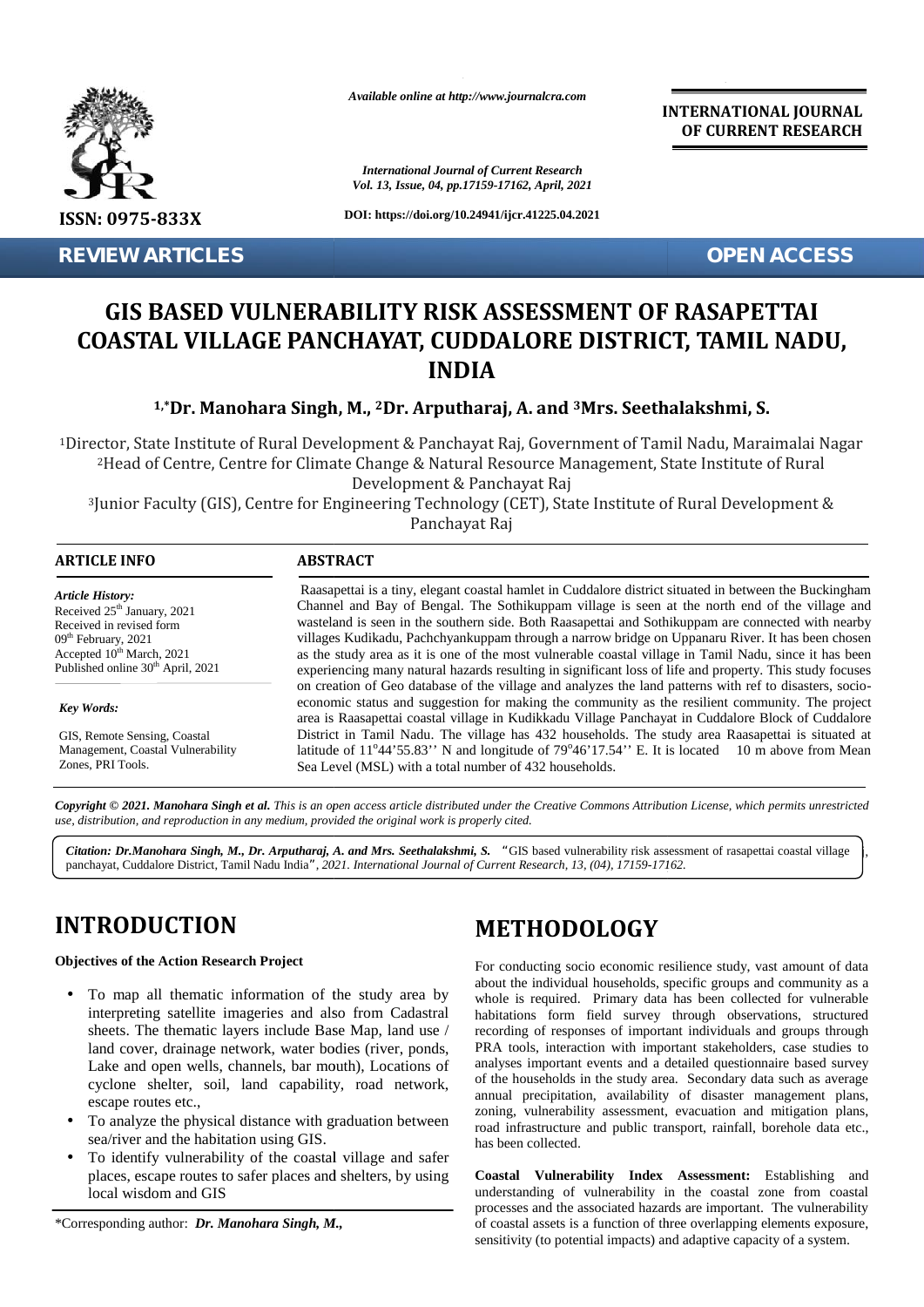

Understanding of the elements functions is a basis for helping to describe how the different elements of vulnerability are related to each other. It also assists with identifying threats, opportunities and potential management and adaptation measure arising from climate change and provides important context and data sources for the coastal hazard risk management and adaptation planning process.

The mapping of coastal vulnerability zones (CVZ) includes, the preparation of various thematic and derivative maps from 4 different data sources, such as of Topographic sheets, Satellite data, Field survey data and PRA Tools calculation and assigning of weightages based on the coastal vulnerability zones suitable remedial measures have been suggested.

- Conducting socio economic resilience study, vast amount of data about the individual households, specific groups and community as a whole is needed.
- Primary data has been collected for vulnerable habitations from field survey through observations.
- Structured recording of responses of important individuals and groups through PRA tools, interviews with important stakeholders, case studies to analyses important events and a detailed questionnaire-based survey has been conducted in each households in the study area.

The qualitative as well as quantitative information has been collected to capture the values of variables identified to assess vulnerability such as community's sensitivity and ability to face hazards, availability of traditional skills to predict and effectively respond to hazards, early warning system, social cohesion, team spirit and administrative preparedness and response mechanism for evacuation, rescue and relief etc. Secondary data such as average annual precipitation, availability of disaster management plans, zoning, vulnerability assessment, evacuation and mitigation plans, road infrastructure and public transport, rainfall, borehole data etc were collected from various administrative and community organizations. Based on collected data using different tools and techniques of GIS various layers of the village like Distance map, Elevation map, Drainage map etc., and features includes Hospitals, Infrastructure, Hazards, Population, Government Buildings, Transportation, Utilities etc., for Mitigation, Preparedness, Response, Rescue and Recovery management during disasters. With the help of Visual Basic, the collected household data are compiled with the Base map to create Village GIS.

**Application of PRA Tools:** The following tools of PRA were employed to elicit data from the community.

> Transect Walks Social Mapping Census diagram

Venn Diagram

It is now clear to you that people's participation in the development process is both an essential input in development as well as a means of empowering the people. This PRA Tools deals with the various participatory methods and their application in the development process. There are various participatory methods, which have been used over the last few decades. Some of these are: The Beneficiary Assessment Method (BA), SARAR and Participatory Rural Appraisal (PRA). BA is a systematic investigation of the perceptions of the beneficiaries and other stakeholders. SARAR stands for five attributes, namely – self-esteem, associative strength, resourcefulness, action planning and responsibility for follow through, which are considered to be critically important for achieving full and committed participation in development programmes. PRA has been evolved from Rapid Rural Appraisal (RRA), which is a process of appraisal, analysis and action by local people themselves. To emphasize on the learning part sometimes the anagram PLA, which means Participative Learning and Action, is used. However, PRA is the most commonly used word. It is also the method, which is mostly used to encourage and ensure people's participation. Here this method has been explained in adequate detail so that it can be used in practice.

**Geo database creation using Decision Support System:** The main aim of this study is to construct inclusive village level information system applying visual basic.

The specific objectives are,

- To prepare different display forms using VB programs and connect it to database.
- Assemble different forms and prepare comprehensive system for use.
- To create user friendly interface using Unicode for Web GIS

## **Study out come**

### **Water Quality**

Ground water is very good but during the rainy season the intrusion of sea water the ground water turns yellow and salty causes various diseases like Diayeria.

During summer season ground water became normal and suitable for drinking Purpose

**Soil Quality:** According to the sand testing this area is not good for Paddy Cultivation but here they are cultivating "**Vettiver"** Plants in Rasapettai Village.

**Intrusion of Sea Water:** The quantity of beach sand characteristic and intrusion of sea water during this years, 2003,2006, 2011 and 2015 noted that, erosion was prominent. It has reduced to 10 km² before 35 years to 2016.

**Escape Routes:** To reach the evacuation/escape route distance is 3km from the shoreline. Round type shelter is available in village panchayat.

### **Artificial Bio -Shield**

- Erosion and buildup land are noted. No places for tree plantation because intrusion of sea water due to this area not suitable for Bio Shield Cultivation.
- There is also a disturbance in construction of bio shields due to the ships which had been placed in the sea shoreline for fishing.

#### **Trents of Shore line changes**

 On the 1973 the shoreline is measured distance is 1.5km (SOI). In 2016 investigated by the community and verified by Google Earth image analysed in distance 0.85 km (45%) from the shoreline.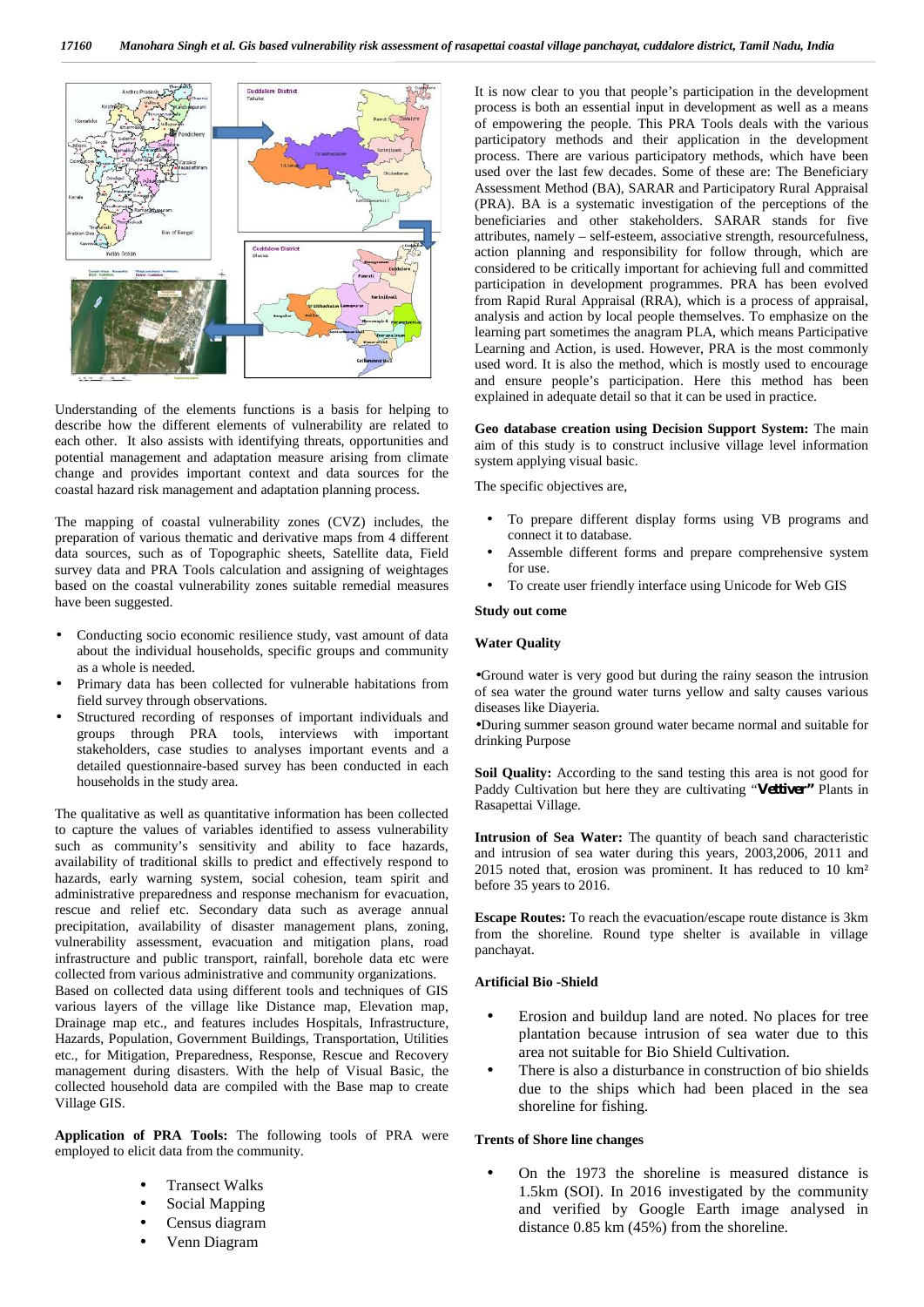Forecasting for the next 50 years coastal Erosion Expected 60% from the current stage (85m), remaining towards landward area is 425m.

### **Web GIS**

Web GIS is a type of distributed information system, comprising at least a server and a client, where the server is a GIS server, and the client is a web browser, desktop application, or mobile application. In its simplest form, web GIS can be defined as any GIS that uses web technology to communicate between a server and a client. Here are a few key elements essential to web GIS:

The server has a URL so that clients can find it on the web.

The client relies on HTTP specifications to send requests to the server.

The server performs the requested GIS operations and sends responses to the client via HTTP.

The format of the response sent to the client can be in many formats, such as HTML, binary image, XML (Extensible Markup Language), or JSON (JavaScript Object Notation).

#### **Elements of a web GIS application**

#### **There are five essential elements in every web GIS application:**

- A web application
- Digital base maps
- Operational layers
- Tasks and tools in the web GIS application

#### **A Web Application**



The web application provides the software interface to the client, and its corresponding tools are used to visualize, interact with, and work with geographic information. It may be an application that runs in a web browser, or it could be a mobile application that works on a GPS enabled field device or a smartphone, such as an iPhone. Often, the right choice depends on the set of functions, tools, and map displays required by the users' workflows. Just as often, the choice of application will depend on the end user and his or her experience using computers and the setting in which the work is done.

**Digital Base maps:** In web GIS applications, the base map provides the geographic context for each application. The type of application (for example, hydrology, parcels, electrical utilities, and conservation) often defines the type of base map that you'll need to use. For example, in a web GIS application aimed at water flow conservation, high-resolution ortho imagery would be an appropriate base map for digitizing wetlands.

**The following Base Maps are integrated in the Web frame Works:**

**Transportation Base maps** often contain roads, street names, points of interest, generalized land use, water bodies, and placenames.

**Topographic** Base maps often contain administrative boundaries, water features, physiographic features, parks, landmarks, transportation, and buildings.

**Terrain** base maps often contain shaded relief imagery, bathymetry, and coastal water features designed to provide a neutral background for other data layers.

**Cadastral Imagery** base maps often contain low-resolution satellite imagery for the world and high-resolution satellite imagery for select geographies around the world.

**Hybrid** base maps often contain optional layers that you can toggle on and off as map overlays—for example, map layers such as transportation, topography, terrain, and imagery are often included as optional base map overlays that can be turned on or off for different viewing purposes. Because high-quality base maps can require a lot of time and skill to produce, Series of base maps that you can utilize in your web GIS applications. However, if you prefer to build your own base map, ArcGIS Desktop provides all of the tools necessary for you to efficiently assemble, author, and cache highly attractive base maps. It is important to remember that base maps tend to be relatively static. In a typical setting, base maps are updated on an infrequent basis. For example, a transportation network may be scheduled to be updated on an annual basis to account for street network changes in a large metropolitan city. Conversely, a topographic base map may only be updated on a decennial basis, due to its dependency on a national census or surveying effort.

#### **Operational layers**

Operational layers are the small set of layers that you work with directly or derive as the result of an operation (such as a query) in a web GIS application. These layers are often tailored to a particular group of users by a GIS professional. For example, an urban planner uses a Windows smart phone running a GIS application to update the location of manhole covers in a sanitary sewer/storm water system layer. GIS datasets must be compiled in unison, harmonized, and integrated to fit together in a geographic framework.

## **REFERENCES**

- Lanza, L., & Siccardi, F. 1995. The role of GIS as a tool for the assessment of flood hazard at the regional scale. In A.
- Carrara & F. Guzzetti (Eds.), *Geographical information systems in assessing natural hazards* (pp. 199–217). Dordrecht: Kluwer Academic. Et.,al.
- Elwood, S., & Leitner, H. 1998. GIS and community–based planning: Exploring the diversity of neighborhood perspectives and needs. *Cartography & Geographic Information Systems, 25*(2)
- Muller, J.C. 1993. Latest developments in GIS/LIS. *International Journal of Geographical Information Systems, 7*(4), 293–303.
- Rashed, T., & Weeks, J. (2003). Assessing vulnerability to earthquake hazards through spatial multicriteria analysis of urban areas. *International Journal of Geographical Information Science, 17*(6), 547–576
- Keenan, P.B. 1998. Spatial decision support systems for vehicle routing. *Decision Support Systems, 22*(1), 64–71
- Hodgson, M., & Cutter, S. 2001. Mapping and the spatial analysis of hazardscapes In S.L. Cutter (Ed.), *American hazardscapes: The regionalization of environmental risks and hazards* (pp. 37–60). Washington, DC: Joseph Henry Press